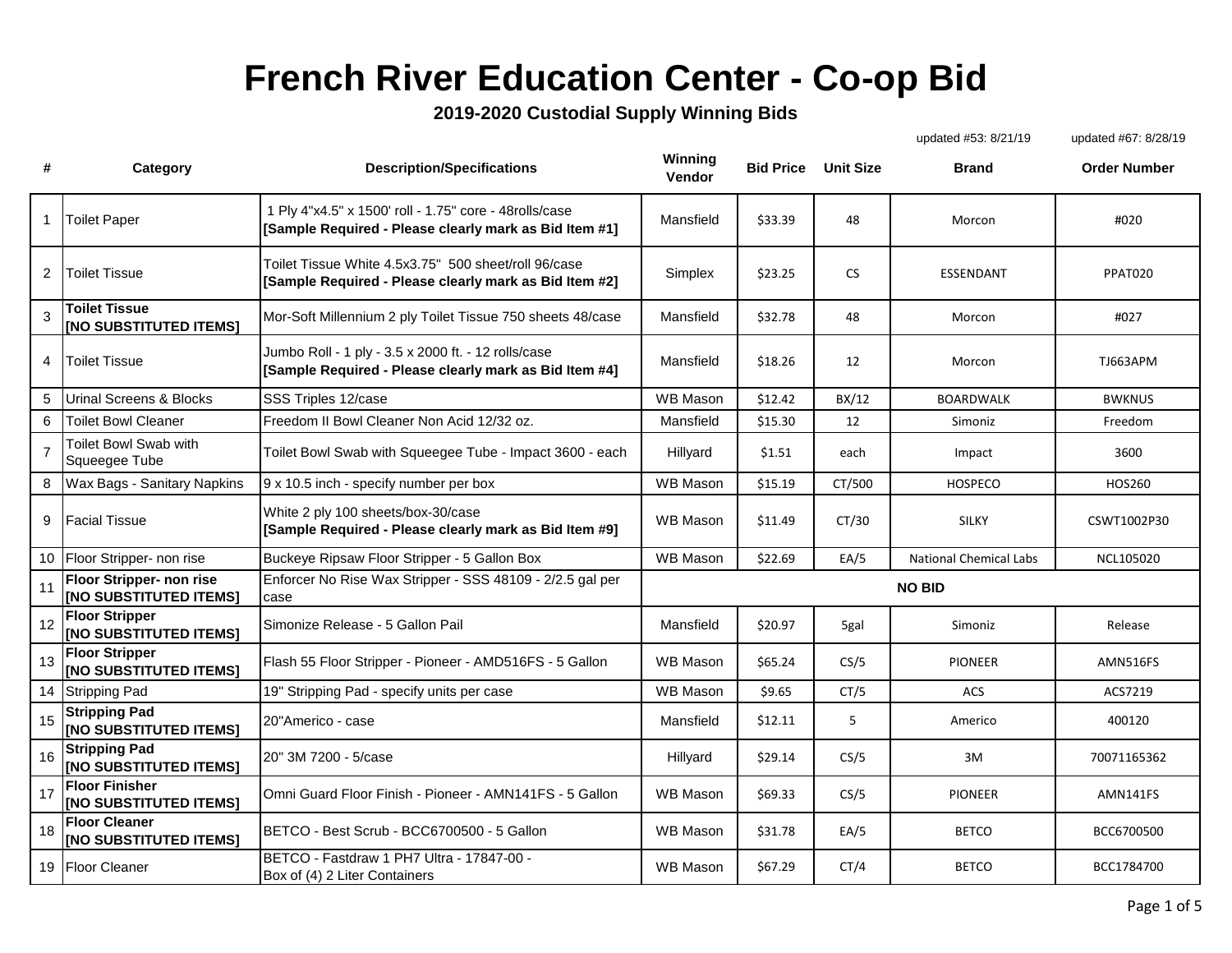| #  | Category                                                                         | <b>Description/Specifications</b>                                       | Winning<br>Vendor |          | <b>Bid Price Unit Size</b> | Brand                         | <b>Order Number</b> |  |
|----|----------------------------------------------------------------------------------|-------------------------------------------------------------------------|-------------------|----------|----------------------------|-------------------------------|---------------------|--|
| 20 | <b>Floor Cleaner</b><br><b>[NO SUBSTITUTED ITEMS]</b>                            | 3:1 Floor 24H Cleaner - 3M - #4WK26                                     |                   |          |                            | <b>NO BID</b>                 |                     |  |
|    | 21 Floor Polish                                                                  | Gelcon Polish - Essential Industries - 207FR - 2 Quarts/Case            |                   |          |                            | <b>NO BID</b>                 |                     |  |
|    | 22 Floor Wax 25% Solid                                                           | Castleguard Metal Cross Linked Floor Finish - 5-gallon box              | Mansfield         | \$44.22  | 5gal                       | Simoniz                       | Megashine           |  |
| 23 | <b>Floor Wax</b><br><b>INO SUBSTITUTED ITEMS!</b>                                | Wet Look Floor Wax Plus - Simonize - CSO750 - 5 gallon                  | Mansfield         | \$35.87  | 5gal                       | Simoniz                       | Wetlook             |  |
|    | 24 Wax                                                                           | Sta-Brite Square Pail - 5 gallon pail                                   | <b>WB Mason</b>   | \$55.56  | $CT/2$ (2.5G)              | PIONEER                       | AMN130FS            |  |
| 25 | <b>Gym Finish</b><br>[NO SUBSTITUTED ITEMS]                                      | Super Court HD Gym Finish - BONO - BNWWT7620-55008 -<br>5 Gallon        | <b>WB Mason</b>   | \$373.28 | EA/5                       | <b>BONA</b>                   | BNAWT762055008      |  |
| 26 | <b>Cleaner</b><br><b>[NO SUBSTITUTED ITEMS]</b>                                  | Super Court Cleaner - BONO - BNAM70001818 - 1 Gallon                    | <b>WB Mason</b>   | \$39.83  | EA/1                       | <b>BONA</b>                   | BNAWM700018187      |  |
| 27 | Carpet Shampoo                                                                   | Steam Plus Carpet Shampoo - gallon - specify units/case                 | Vacuum Store      | \$17.00  | 1 gal                      | <b>Steam Plus</b>             | dsc-42013           |  |
| 28 | <b>Carpet Shampoo</b><br><b>[NO SUBSTITUTED ITEMS]</b>                           | Automatic Shampoo - SSS - 48007 - 4 Gallons/Case                        | <b>NO BID</b>     |          |                            |                               |                     |  |
| 29 | <b>Hand Sanitizer</b>                                                            | 1000 ml - 6/case - includes dispenser at no charge                      | <b>WB Mason</b>   | \$31.71  | CS/6                       | <b>National Chemical Labs</b> | <b>NCL044557</b>    |  |
| 30 | Foaming Hand Soap                                                                | 1000 ml - 6/case - includes dispenser at no charge                      | <b>WB Mason</b>   | \$25.09  | CS/6                       | <b>National Chemical Labs</b> | NCL043157           |  |
| 31 | <b>Foaming Hand Soap</b><br>[NO SUBSTITUTED ITEMS]                               | Kutol - Kut686L05 - 6/case                                              | WB Mason          | \$26.49  | CT/6                       | <b>KUTOL</b>                  | KUT686L05           |  |
| 32 | <b>Foaming Hand Soap</b><br>[NO SUBSTITUTED ITEMS]                               | 1000ML - Kutol - KUT69041 - case                                        | WB Mason          | \$26.49  | CT/                        | <b>KUTOL</b>                  | KUT69041            |  |
| 33 | <b>Hand Sanitizer</b><br>[NO SUBSTITUTED ITEMS]                                  | Purell - GOJ0215608 - each                                              | WB Mason          | \$60.69  | EA/1                       | GOJO                          | GOJ215608CT         |  |
| 34 | <b>Hand Sanitizer</b><br>[NO SUBSTITUTED ITEMS]                                  | Purell - 1200ml-LTX - GOJO-1904- 2/pack                                 | <b>WB Mason</b>   | \$49.39  | CT/2                       | GOJO                          | GOJ190402CT         |  |
|    | 35 Hand Sanitizer                                                                | Purell NXT - Refill - Pur2137-12 - 12/case                              | <b>NO BID</b>     |          |                            |                               |                     |  |
| 36 | <b>IDisinfectant</b>                                                             | Betco Fastdraw 2 AF79 - Con - #33147-00 -<br>4-2 Liter Bottles per case | <b>WB Mason</b>   | \$57.20  | CT/4                       | <b>BETCO</b>                  | BCC3314700          |  |
| 37 | <b>Lysol Spray Disinfectant</b>                                                  | 19 oz. - 12/case                                                        | WB Mason          | \$28.97  | CS/12                      | <b>National Chemical Labs</b> | <b>NCL2003</b>      |  |
| 38 | <b>Pine Sol</b><br><b>INO SUBSTITUTED ITEMS!</b>                                 | 144 oz. Lemon or Orange Cleaner specify units per case                  | <b>NO BID</b>     |          |                            |                               |                     |  |
|    | 39 Bleach                                                                        | Gallon - specify units/case and Brand Bid                               | Vacuum Store      | \$52.00  | 120 tablet<br>count bottle | Green Kleen                   | GK-BLCDT6.55        |  |
|    | 39 Bleach                                                                        | Gallon - specify units/case and Brand Bid                               | <b>WB Mason</b>   | \$10.49  | CT/6 (liquid)              | <b>KIK CUSTOM PRODUCTS</b>    | KIK11008635042      |  |
|    | <b>Professional Pot and Pan</b><br>40 Detergent<br><b>[NO SUBSTITUTED ITEMS]</b> | Dawn - 57445ct - 4/case                                                 | Mansfield         | \$62.72  | $4/1$ gal                  | Dawn                          | 02613               |  |
| 41 | <b>Glass Cleaner</b>                                                             | 19 oz. aerosol can                                                      | WB Mason          | \$2.09   | CS/12                      | National Chemical Labs        | <b>NCL2002</b>      |  |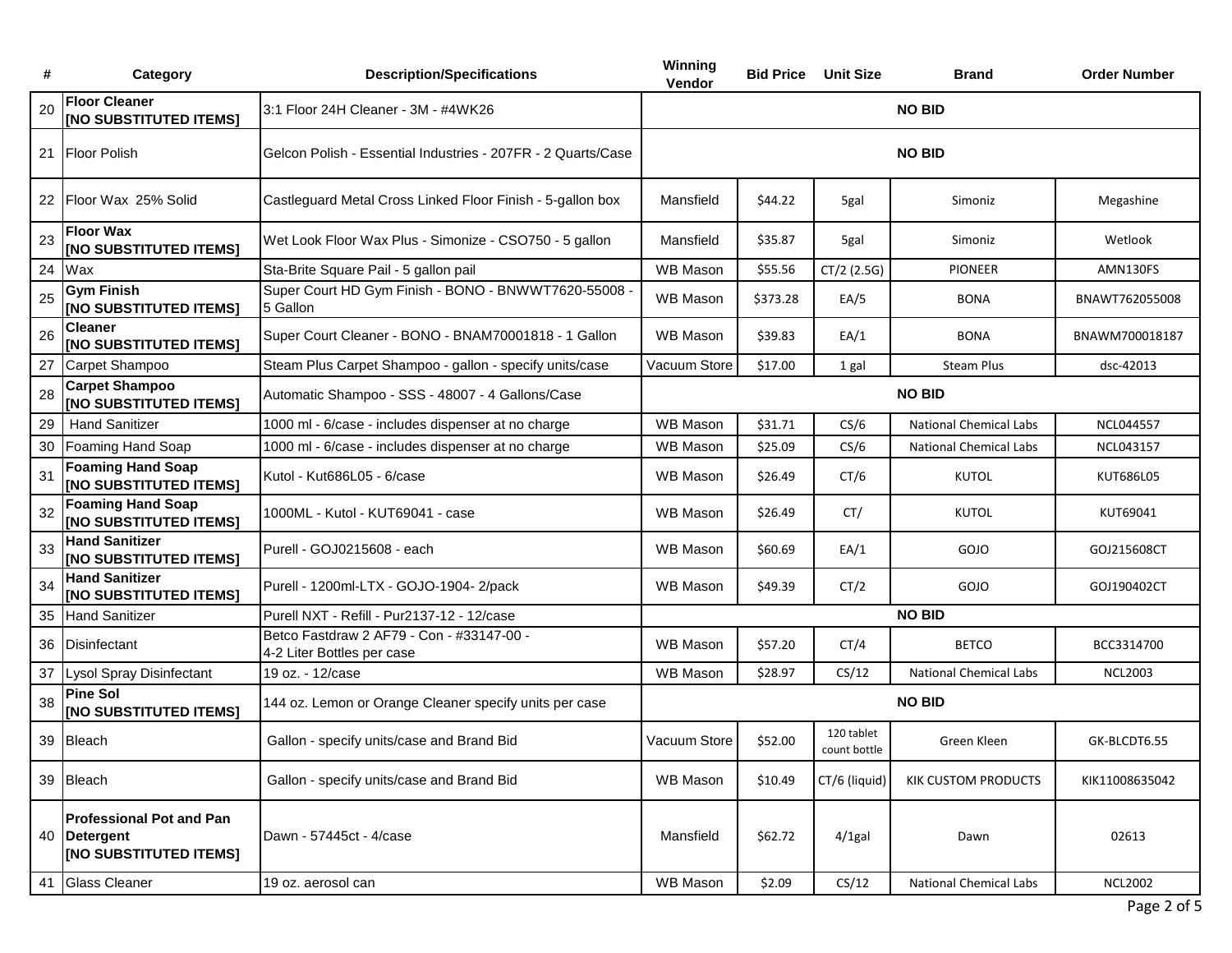| #  | Category                                                                          | <b>Description/Specifications</b>                                                                            | Winning<br>Vendor   | <b>Bid Price Unit Size</b> |           | <b>Brand</b>                  | <b>Order Number</b> |
|----|-----------------------------------------------------------------------------------|--------------------------------------------------------------------------------------------------------------|---------------------|----------------------------|-----------|-------------------------------|---------------------|
| 42 | <b>Glass Cleaner</b><br>[NO SUBSTITUTED ITEMS]                                    | 1 Liter - 3M - #4eb95                                                                                        |                     |                            |           | <b>NO BID</b>                 |                     |
| 43 | <b>Multi Cleaner</b><br>[NO SUBSTITUTED ITEMS]                                    | 2 Liter - Multi Cleaner - Heavy Duty - 3m - #2u674                                                           |                     |                            |           | <b>NO BID</b>                 |                     |
| 44 | <b>Cleaner</b><br><b>[NO SUBSTITUTED ITEMS]</b>                                   | Pretreat Concentrated Extract - SSS - 48070 - 4 Gallon/case                                                  |                     |                            |           | <b>NO BID</b>                 |                     |
| 45 | <b>Cleaner</b><br>[NO SUBSTITUTED ITEMS]                                          | Betco Fastdraw 10 - Citrus Chisel - #16747-00 -<br>4 Gallons/case                                            | <b>WB Mason</b>     | \$55.31                    | CT/4      | <b>BETCO</b>                  | BCC1674700          |
| 46 | <b>Clorox Wipes</b>                                                               | 75/container                                                                                                 | <b>WB Mason</b>     | \$23.76                    | CT/6      | <b>CLOROX</b>                 | CLO15949CT          |
|    | <b>Disinfectant Wipes - Lemon</b><br>47 Scented<br><b>[NO SUBSTITUTED ITEMS]</b>  | Clean Cut - 372-20006-00 - 6/case                                                                            | <b>NO BID</b>       |                            |           |                               |                     |
| 48 | <b>Detergent Disinfectant</b><br><b>[NO SUBSTITUTED ITEMS]</b>                    | DC Plus 2 - 13409 - Case                                                                                     |                     |                            |           | <b>NO BID</b>                 |                     |
| 49 | #11 Dual Blend Sha-Zyme<br><b>[NO SUBSTITUTED ITEMS]</b>                          | NCL-508124 - 4/case                                                                                          | <b>WB Mason</b>     | \$45.43                    | CS/4      | <b>National Chemical Labs</b> | NCL508124           |
|    | #3 Dual Blend Earth Sense<br>50 Bathroom Cleaner<br><b>INO SUBSTITUTED ITEMS!</b> | NCL-507324 - 4/case                                                                                          | <b>WB Mason</b>     | \$51.92                    | CS/4      | <b>National Chemical Labs</b> | <b>NCL507324</b>    |
|    | #4 Dual Blend Neutral<br>51 Cleaner<br>[NO SUBSTITUTED ITEMS]                     | NCL-507424 - 4/case                                                                                          | Supreme             | \$91.11                    | 4/cs      | <b>NCL</b>                    | 507424              |
|    | #19 Dual Blend Disinfectant<br>52 Cleaner - Lavender<br>[NO SUBSTITUTED ITEMS]    | NCL-508924 - 4/case                                                                                          | <b>WB Mason</b>     | \$72.16                    | CS/4      | NATIONAL CHEMICAL LABS        | <b>NCL508924</b>    |
|    | 53 Trash Bags                                                                     | 24"x 32", 1 ml - 500/case<br>[Sample Required - Please clearly mark as Bid Item #53]                         | Interboro           | \$30.48                    | 1000/Case | <b>INT-2432-Reg</b>           | As Per Sample #53   |
|    | 54 Trash Bags                                                                     | 38" x 58" 2 ply, 2 ml -100/case<br>[Sample Required - Please clearly mark as Bid Item #54]                   | <b>Central Poly</b> | \$14.40                    | 100/Case  | <b>Central Poly</b>           | CP38582M            |
| 55 | Trash Bags<br><b>[NO SUBSTITUTED ITEMS]</b>                                       | 38x60 - 2ML Trash Liner - Central Poly - CP38602M<br>[Sample Required - Please clearly mark as Bid Item #55] | <b>Central Poly</b> | \$20.60                    | 100/Case  | <b>Central Poly</b>           | CP38602M            |
|    | 56 Trash Bags                                                                     | 33" x 39" 1.5 ml -100/case<br>[Sample Required - Please clearly mark as Bid Item #56]                        | Interboro           | \$8.14                     | 100/Case  | INT-3339-X-Hvy                | As Per Sample #56   |
|    | 57 Trash Bags                                                                     | 33" x 40" 16 mic Liner Natural 250/case<br>[Sample Required - Please clearly mark as Bid Item #57]           | Interboro           | \$13.98                    | 250/Case  | INT-3340-H                    | As Per Sample #57   |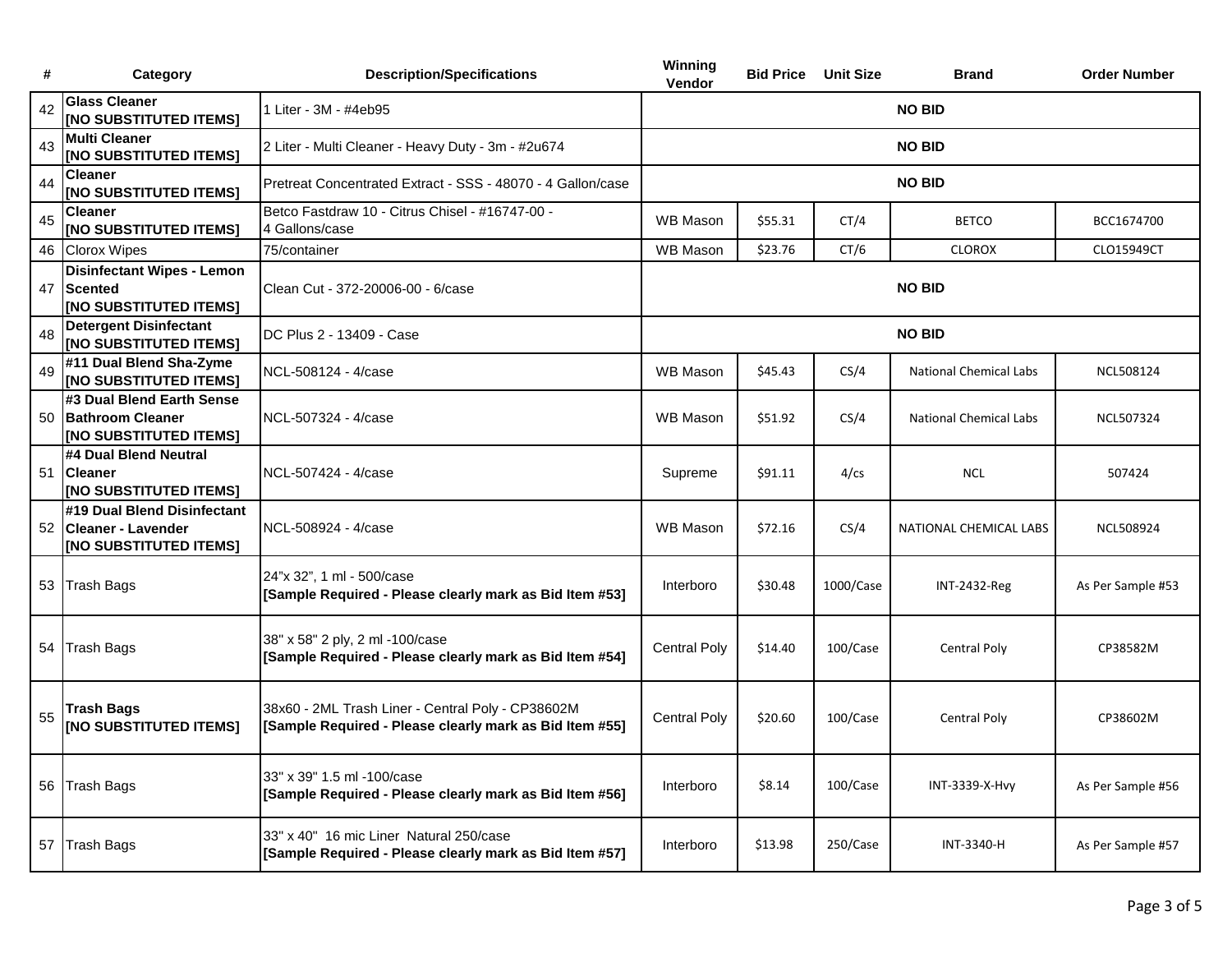| #  | Category                                                 | <b>Description/Specifications</b>                                                                          | Winning<br>Vendor   | <b>Bid Price</b> | <b>Unit Size</b> | <b>Brand</b>                  | <b>Order Number</b> |
|----|----------------------------------------------------------|------------------------------------------------------------------------------------------------------------|---------------------|------------------|------------------|-------------------------------|---------------------|
| 58 | <b>Trash Bags</b>                                        | 24"x 33", 8 mic - 1000/case<br>[Sample Required - Please clearly mark as Bid Item #58]                     | <b>Central Poly</b> | \$14.00          | 1000/Case        | <b>Central Poly</b>           | CP243308            |
| 59 | <b>Trash Bags</b>                                        | 40"x48" 16 mic - 250/box<br>[Sample Required - Please clearly mark as Bid Item #59]                        | Interboro           | \$17.24          | 250/Case         | INT-4048-Hvy                  | As Per Sample #59   |
| 60 | <b>Trash Bags</b>                                        | Heavy Duty 32 gal. 30" x 37" -500/case<br>[Sample Required - Please clearly mark as Bid Item #60]          | Interboro           | \$15.48          | 500/Case         | <b>INT-3037-Hvy</b>           | As Per Sample #60   |
| 61 | Scouring Sponges - Green<br>Backing                      | Box - 20/box                                                                                               | <b>WB Mason</b>     | \$10.86          | CT/20            | <b>BOARDWALK</b>              | <b>BWK174</b>       |
| 62 | <b>Stripping Pads - Black</b>                            | 3M - 3M08275 - 5/case                                                                                      | <b>WB Mason</b>     | \$7.99           | CT/5             | ACS                           | ACS7217             |
| 63 | Ice Melt- Low Damage<br>Vegetation                       | 50 pounds - bags                                                                                           | Mansfield           | \$7.78           | 50#              | Blank Ind.                    | Storm50             |
| 64 | Ice Melt -<br>[NO SUBSTITUTED ITEMS]                     | Purple Flame - 50 lbs. - SSS - CS531                                                                       | Supreme             | \$8.60           | 50 lb bag        | SSS                           | SI-IM07             |
| 65 | Powder Free Non Latex Gloves                             | 100 pair/box - 10 boxes/case                                                                               | Hillyard            | \$3.53           | 100/BOX          | Akers                         | V4201               |
| 66 | Powder Free Non Latex Gloves                             | 101 pair/box - 10 boxes/case Size XXL                                                                      | Hillyard            | \$3.53           | 100/BOX          | Akers                         | V4224I              |
|    | 67 Paper Towels - Natural                                | Baywest #31300 - 6 rolls/800 ft. - NOTCHED<br>[Sample Required - Please clearly mark as Bid Item #67]      | <b>WB Mason</b>     | \$20.99          | CT/6             | <b>ALLIANCE</b>               | ALICDZNK800         |
|    | 68 Paper Towels - Natural                                | 8" x 600' roll -2" core - 12/case - NOT NOTCHED<br>[Sample Required - Please clearly mark as Bid Item #68] | Mansfield           | \$24.13          | 12               | Morcon                        | P-726N              |
|    | 69 Paper Towels                                          | 8" x 800 roll - 6/case - NOT NOTCHED<br>[Sample Required - Please clearly mark as Bid Item #69]            | Mansfield           | \$14.36          | 6                | Morcon                        | P-728               |
|    | 70 Paper Towels - White                                  | 8" x 800 roll - 6/case - NOT NOTCHED<br>[Sample Required - Please clearly mark as Bid Item #70]            | <b>WB Mason</b>     | \$17.72          | CT/6             | <b>MARCAL</b>                 | MRCP708B            |
| 71 | <b>Paper Towels</b><br><b>[NO SUBSTITUTED ITEMS]</b>     | Bounty - 2 ply - 8/pack<br>[Sample Required - Please clearly mark as Bid Item #71]                         | <b>WB Mason</b>     | \$12.81          | CT/8             | PROCTER & GAMBLE              | PGC74680            |
| 72 | <b>Standard Paper Towel</b><br>Dispenser w/Lever         | 2 in. core - for 625' roll                                                                                 | <b>WB Mason</b>     | \$10.00          | EA/1             | SOFIDEL                       | HVN410204           |
| 73 | <b>Neutral Cleaner</b>                                   | 2.5 Gallon Containers                                                                                      | Hillyard            | \$6.91           | Gallon           | Hillyard                      | 14406               |
| 74 | <b>Peroxide Cleaner</b><br><b>[NO SUBSTITUTED ITEMS]</b> | NCL 4072-35 H2O2 #2 Multi-surface 4 x 1cs                                                                  | WB Mason            | \$84.63          | CS/4             | <b>National Chemical Labs</b> | NCL407235           |